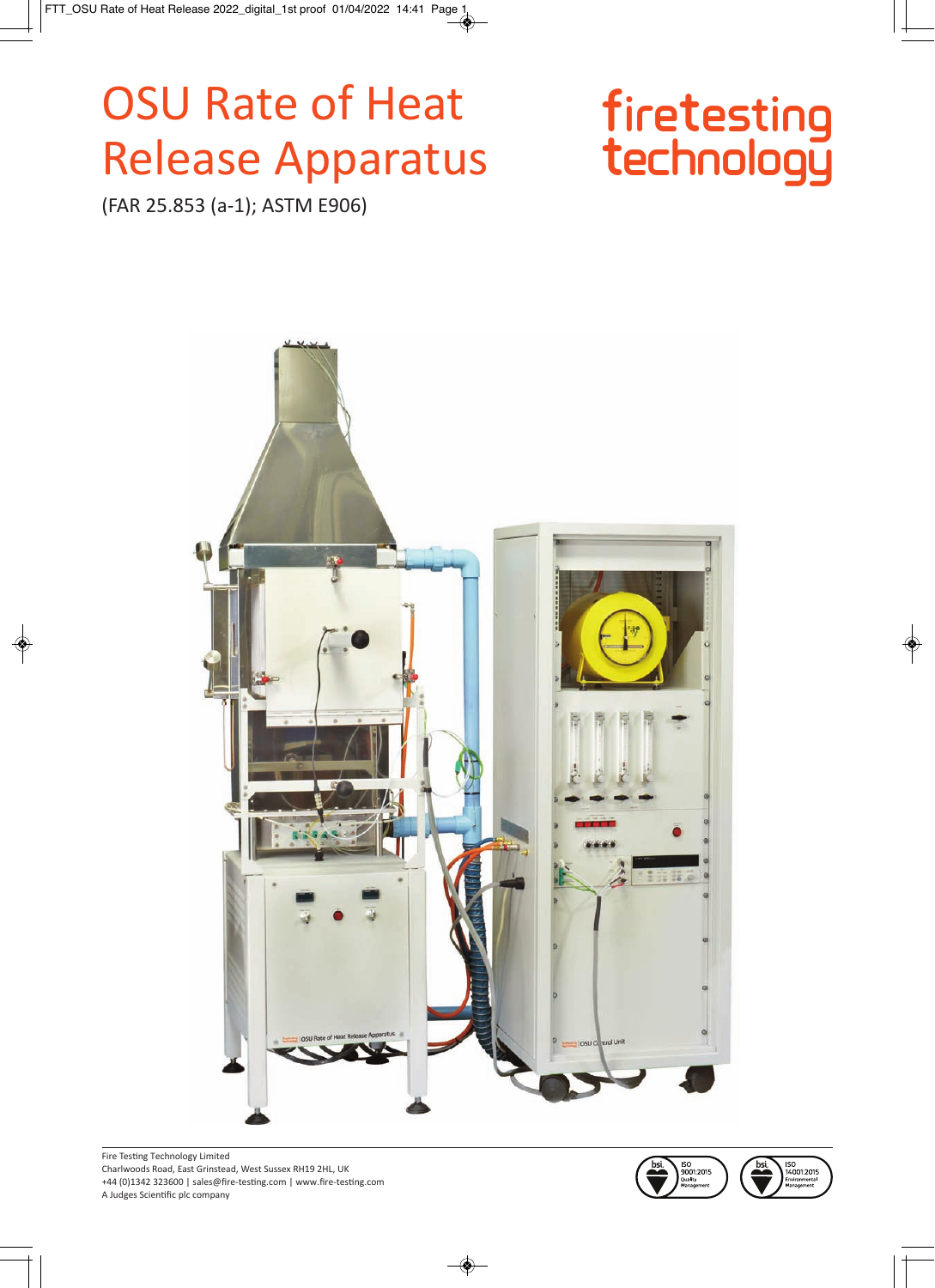#### FAR 25.853 (a-1):

FAA Fire Test Handbook – Chapter 5

#### ASTM E906:

Configuration A Standard Test Method for Heat Release Rate for Materials and Products

The OSU Rate of Heat Release Apparatus is used to expose aircraft interior cabin materials to an incident radiant heat flux of 35kW/m2. This will determine if the material complies with FAR 25.853 [a-1] requirements.

#### **FTT** OSU incorporates

comprehensive safety features and is fully equipped to provide reliable test data for both FAA and ASTM tests. The apparatus, built in accordance with Chapter 5 of the FAA Fire Test Handbook, is provided in four parts: test chamber, control unit, air distribution system and data acquisition and analysis system.

The heat release is measured by the temperature difference between the air entering and leaving the environment chamber by a thermopile with five hot and five cold Type K junctions.

### **OSU Main Unit**

#### **Test Chamber**

Stainless steel insulated test chamber, with gasketed door and viewing window. The Test Chamber consists of:

- Four silicon carbide elements Type LL 508mm by 16mm with nominal resistance 1.4 Ohms as a heat source with corrosionresistant stainless steel housing.
- A reflector made from stainless steel is situated behind the elements.
- In front of the elements, a truncated diamond-shaped mask, constructed of stainless steel, this provides uniform heat flux density over the area occupied by the 151 × 151mm vertical sample.
- Dual 110VAC transformers at 5.5kVA are provided for separate control of the upper and lower element pairs.
- Wand Assembly for lighting the upper pilot and calibration burners.
- Dual globar power controllers for ease of heat flux uniformity adjustment.
- Upper pilot and lower pilot (with spark ignition) and calibration methane gas burners.
- Thermopile for heat release rate measurement, with five hot thermocouple junctions in the chimney and five cold thermocouple junctions in the air chamber.

#### **Air Distribution System**

The air entering the apparatus is controlled to  $21-24^{\circ}$ C (70-75 $^{\circ}$ F) and set at approximately 0.04m<sup>3</sup>/s  $(85ft<sup>3</sup>/min)$  using an orifice meter.

- The orifice meter comprises of a squared-edged, circular plate orifice, 0.024 inch (0.5mm) thick, and is located in a circular pipe with a nominal diameter of 1.5 inch (38mm). There are two pressure measuring points located 1.5 inch (38mm) upstream and 0.75 inch (19mm) downstream of the orifice and connected to a mercury manometer. (Mercury not supplied)
- The air entering the environmental chamber is distributed by an aluminium plate which has eight holes, and mounted at the base of the environmental chamber. A second plate having 120 evenly spaced holes is mounted 152mm above the aluminium plate.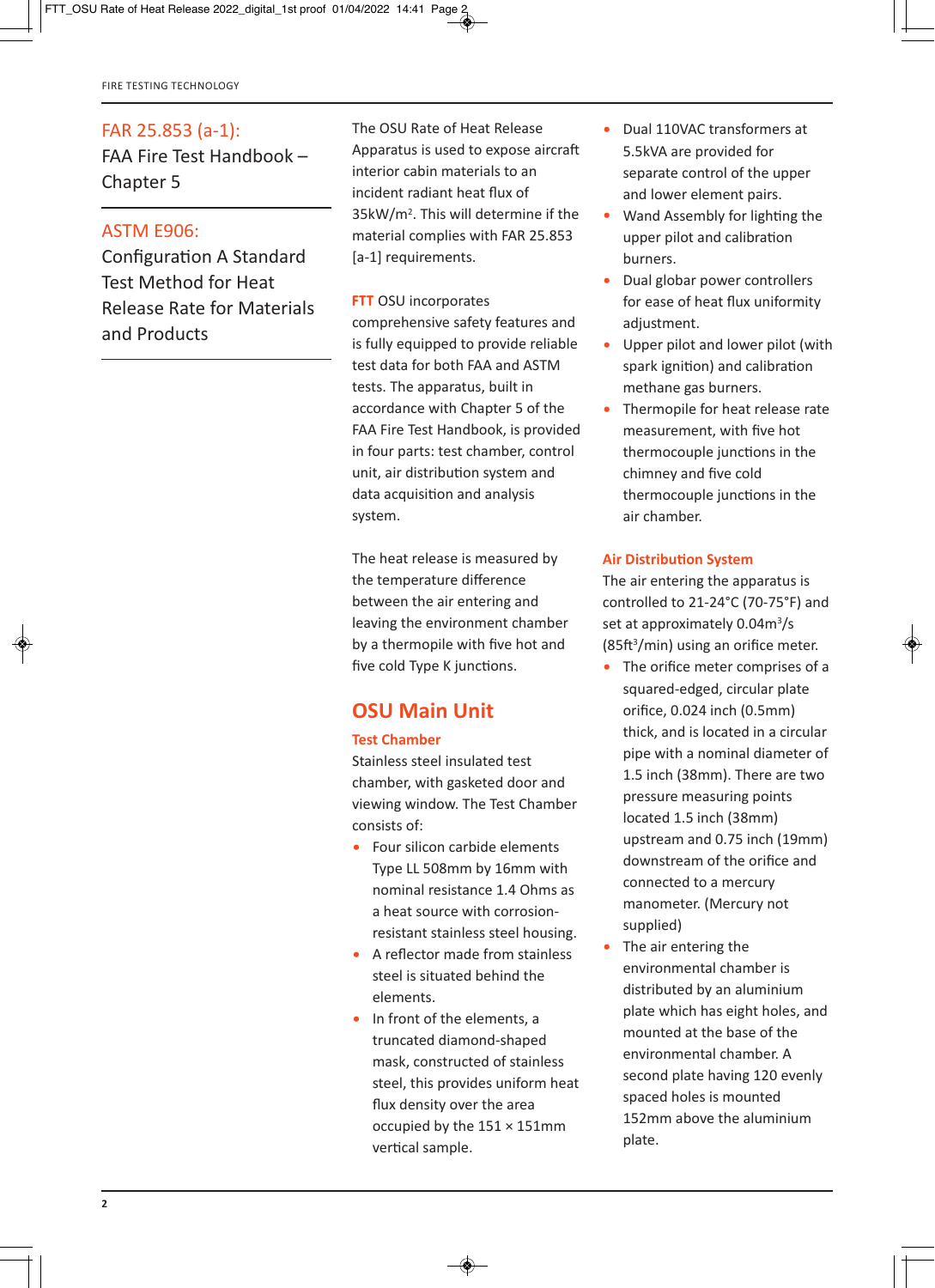• The air supply manifold at the base of the pyramidal chimney section has 48 evenly spaced holes, resulting in an airflow of approximately three to one within the apparatus.

#### **Specimen Holder and Drip Pan**

- Two specimen holders are provided with each OSU.
- Each specimen holder and the drip pan are fabricated from stainless steel.
- Each holder has two studs top and bottom which allows two wires to be attached vertically in front of the holder to secure the face of the specimen.

# **Control Unit**

Stand-alone Control Unit housed in 19" Rack, with flow control for both burners

#### **Calibration Flow Rate Control**

- This is only used when a Calibration is required.
- $\bullet$  There are 5 latching push-button switches which allow accurate control of calibration gas flow rates.
- Under each flow control switch is a 10 turn potentiometer for fine adjustment of the calibration gas flow rates.

#### **Lower Burner Ignition**

• Lower burner ignition button allows the gas to the lower and upper burners to flow.

- In the event of a power failure the solenoid will automatically stop the flow of gas and hence extinguish any burner flames.
- Five On/Off ball valves for controlling the Lower and Upper pilot burners and Calibration.
- Four flow meters are fitted with needle valve adjustment for controlling the lower and upper pilot burner's gas and air mixtures.

#### **Calibration Heat Flux Meter**

Two water-cooled, heat flux sensors are supplied to measure the heat flux density at the centre and each corner.

#### **Software**

**FTT** offer a data acquisition and analysis stand-alone software package for the OSU that can be used either with our instrumentation or with existing equipment.

The OSU Apparatus is a sophisticated instrument, designed to make the calibration and use of the instrument user-friendly. The OSUCalc software package acquires test data, assists with calibration routines and automatically generates test reports.

Instrument supplied with software at no extra charge. Software updates provided free of charge.





**The software interfaces with the OSU apparatus via a data logger system, into which all the required signals are connected**

The user interface is a Microsoft Windows based system with push button actions and standard Windows data entry fields, drop down selectors, check boxes and switches.

The Software has the following features:

- 1. View of Transducer Signals
- 2. Heat Release Rate Calibration
- 3. Automatic File Naming
- 4. Data Collection
- 5. Data Presentation.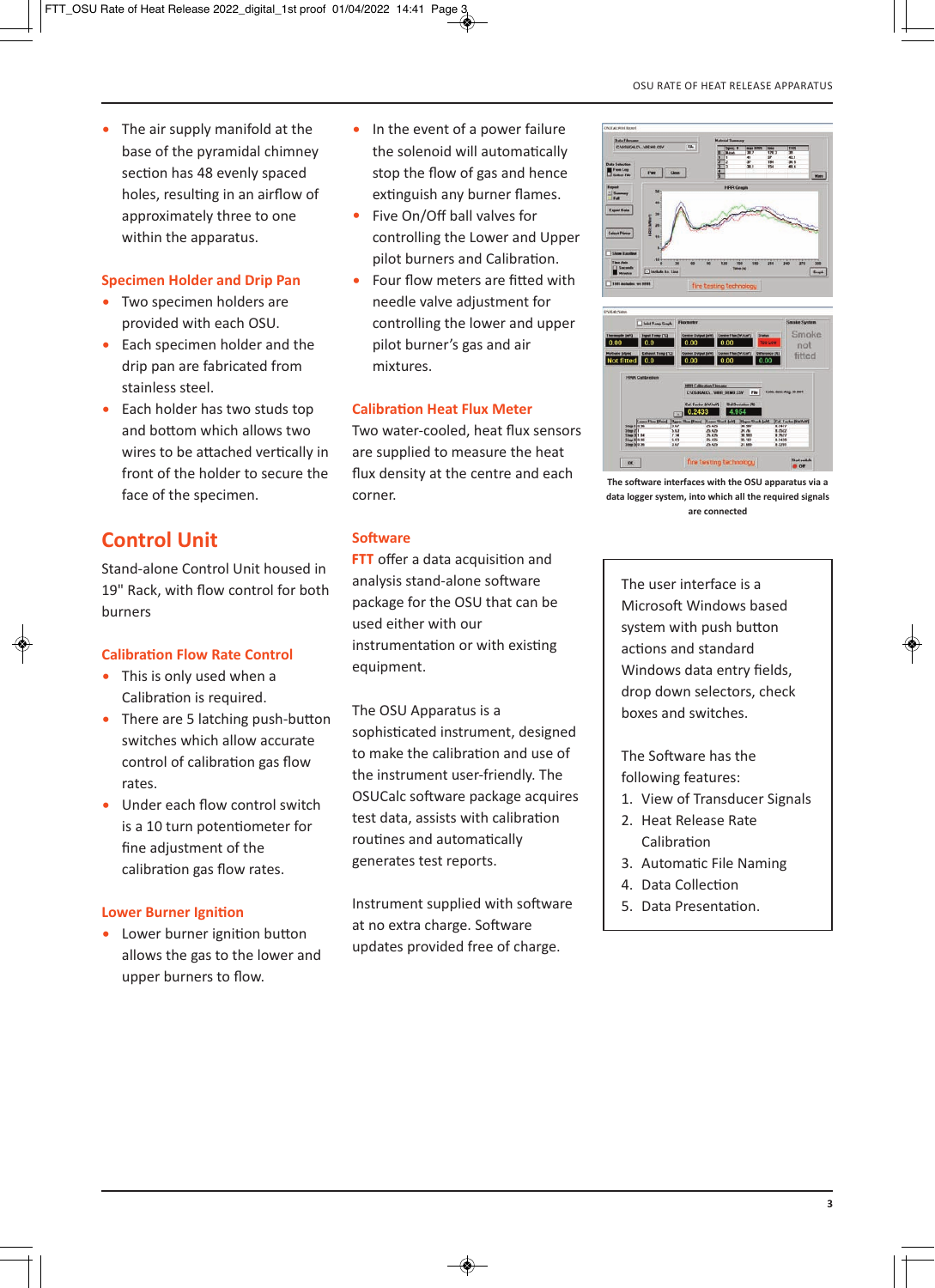| <b>TECHNICAL SPECIFICATIONS</b> |                                                     |
|---------------------------------|-----------------------------------------------------|
| Measuring principle             | Exposure of materials to incident radiant heat flux |
| Main body dimensions            | 1500mm (L) $\times$ 1200mm (D) $\times$ 2260mm (H)  |
| Main body weight                | 250 <sub>kg</sub>                                   |
| Control rack dimensions         | 600mm (L) $\times$ 600mm (D) $\times$ 1700mm (H)    |
| Control rack weight             | 40 <sub>kg</sub>                                    |

| <b>SERVICES</b> |                                                                                                                                                                                                                                                                                                                                                                                                                                                                                                                                                                               |
|-----------------|-------------------------------------------------------------------------------------------------------------------------------------------------------------------------------------------------------------------------------------------------------------------------------------------------------------------------------------------------------------------------------------------------------------------------------------------------------------------------------------------------------------------------------------------------------------------------------|
| Extraction      | The exhaust stack 133mm by 70mm in cross section and 254mm tall is fabricated from stainless steel and mounted on the outlet of the<br>pyramidal section. Inside the exhaust stack is a baffle, this is perpendicular to the airflow, 76mm above the base of the stack.<br>An exhaust hood system with the following criteria is required:<br>• Recommended hood size 60cm wide × 150cm long.<br>• The bottom of hood should be 15-20cm above the apparatus exhaust stack.<br>• Adjustable to produce a maximum volume 70m <sup>3</sup> /min (2470 CFM)<br>• Pressure 1.4mmHg |
| Power           | 230VAC 50A 50Hz for the OSU Main Unit<br>230VAC 8A 50Hz for the Control Unit<br>400VAC 3Ph 16A 50Hz + Neutral 3.5kW for Air Handling Unit                                                                                                                                                                                                                                                                                                                                                                                                                                     |
| Gas             | Bottled Methane is required, at a pressure of approximately 250mBar (4 psi)                                                                                                                                                                                                                                                                                                                                                                                                                                                                                                   |
| Air supply      | For OSU:<br>4 psi, flow rate of $0.04m^3/s$ at $21-24°C$<br>For Control Unit:<br>Filtered compressed air to rack, at a pressure of approximately 20psi                                                                                                                                                                                                                                                                                                                                                                                                                        |
| Water           | 200-300 ml/min water flow through the system at room temperature, i.e. 15-30°C<br>(To cool heat flux meter assembly)                                                                                                                                                                                                                                                                                                                                                                                                                                                          |
| Mercury         | 100ml for the manometer                                                                                                                                                                                                                                                                                                                                                                                                                                                                                                                                                       |